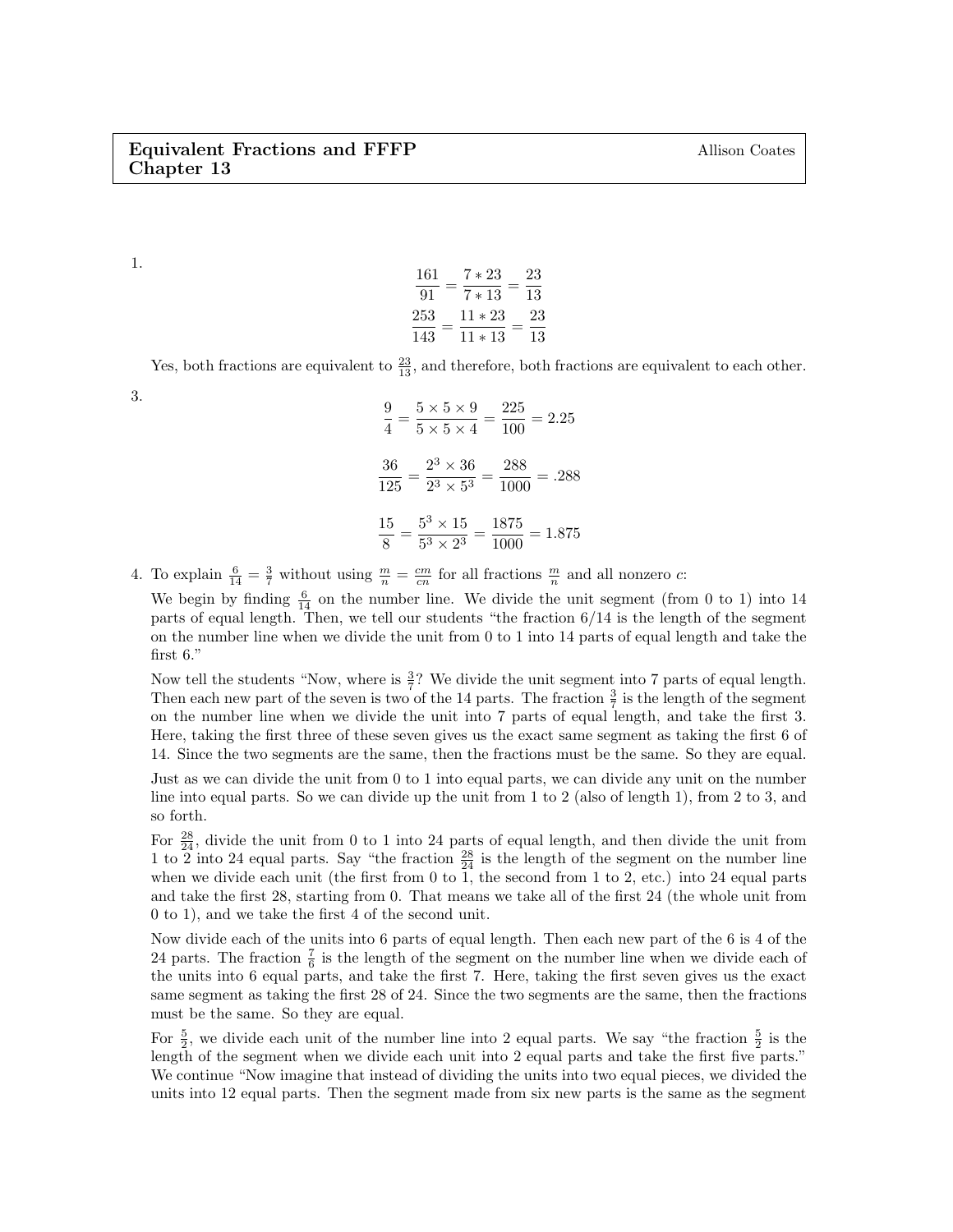made from one of the old parts. The length of the segment from 30 such new segments is the same as the length of the segment of 5 of the old segments. Since the segments are equal, then the fractions must be equal.

5. (a) We begin with the unit square. To represent the fraction  $\frac{k}{l}$ , we divide the unit square into l smaller rectangles, each of equal area. We will then represent the fraction  $\frac{k}{l}$  as the total area of  $k$  of the  $l$  rectangles.

In the case of the fraction  $\frac{6}{14}$ , we create 14 rectangles as follows: divide the horizontal unit into 7 equal length segments, and divide the vertical unit into 2 equal length segments. Extending these divisions across the whole unit square creates 14 rectangles.

By construction, each rectangle is of the same width and length, so each rectangle as the same area. Therefore, each rectangle has area  $1/14$ . Then the rectangle with sides  $[0, 1/7]$ and  $[0, 1/2]$  is of area 1/14, and the concatenation of 6 rectangles formed by the segment  $[0, 3/7]$  and  $[0, 1]$  represents  $\frac{6}{14}$ .



Now, to show how this is equal to  $\frac{3}{7}$ , we construct 7 equal rectangles in the unit square as follows: follows: divide the horizontal unit into 7 equal length segments, and divide the vertical unit into 1 equal length segment–that is, do not divide it. Extending these divisions across the whole unit square creates 7 rectangles. Byconstruction, each rectangle is of the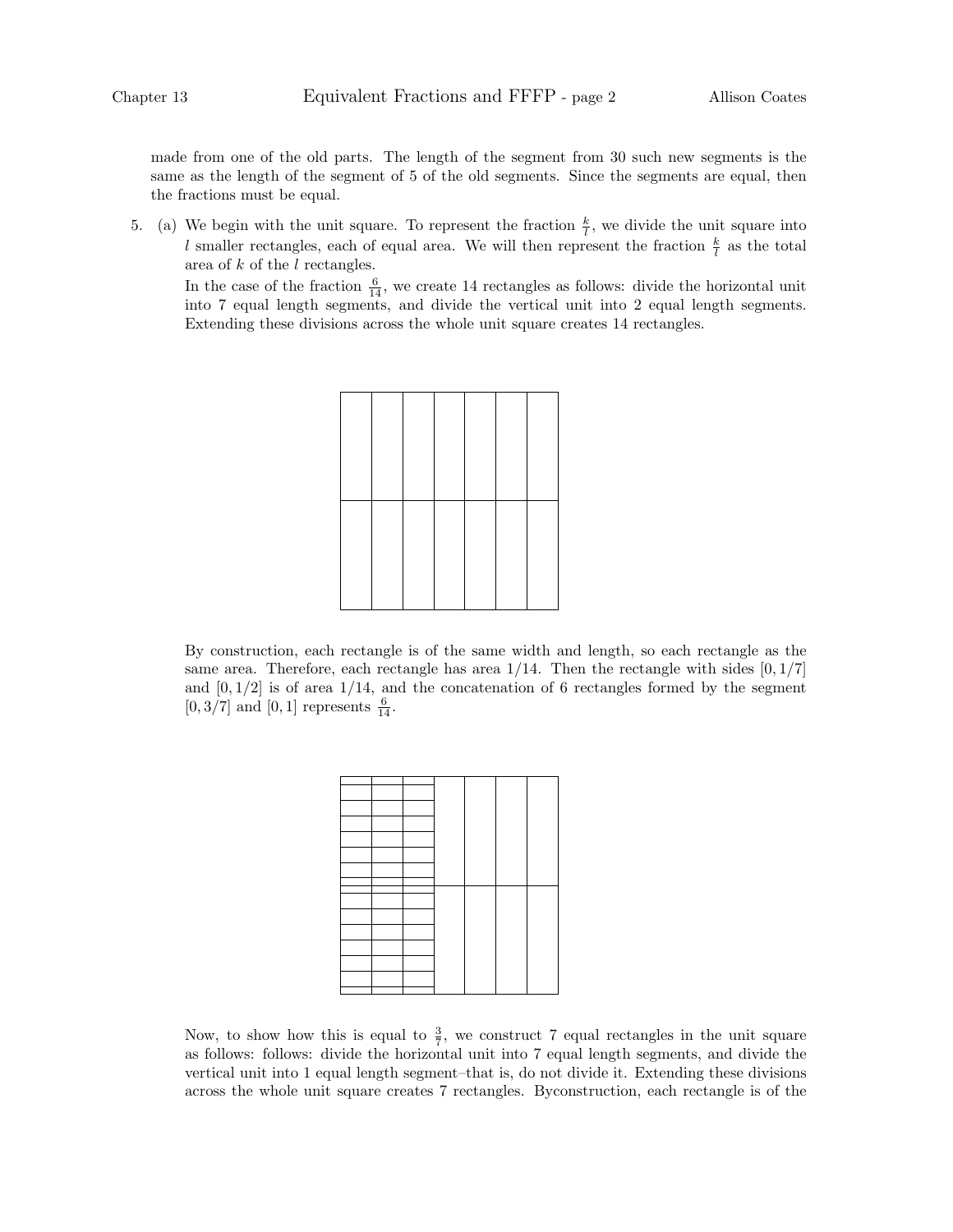same width and length, so each rectangle as the same area. Therefore, each rectangle has area 1/7. Then the rectangle with sides  $[0, 1/7]$  and  $[0, 1]$  is of area  $\frac{1}{7}$ , and the concatenation of 3 rectangles formed by the segment  $[0, 3/7]$  and  $[0, 1]$  represents  $\frac{3}{7}$ . But this is exactly the same area as constructed previously, so the fractions are the same.

(b) Following the proof of Theorem 13.1, we wish to prove that for any nonzero whole number c,

$$
\frac{m}{n} = \frac{cm}{cn}.
$$

We know that  $\frac{m}{n}$  is m copies of  $\frac{1}{n}$ . We want to show that it is also cm copies of  $\frac{1}{cn}$ .

Using the area model, we have a unit square whose sides are of length 1. We divide the horizontal unit the  $n$  equal length segments. This partitions the unit square into  $n$  smaller rectangles, each of horizontal length  $\frac{1}{n}$  and vertical length 1. Each rectangle has area  $\frac{1}{n}$ , and therefore, the rectangles are congruent.

The fraction  $\frac{m}{n}$  then is m copies of the  $\frac{1}{n}$  area rectangle.

Now observe that for each rectangle of area  $\frac{1}{n}$ , we could divide it into c smaller rectangles, by partitioning the vertical edge of the unit square into  $c$  segments. Then there are a total of  $c \times n$  rectangles in the unit square, so each smaller rectangle has area  $\frac{1}{cn}$ . Then, each rectangle of area  $\frac{1}{n}$  is c copies of  $\frac{1}{cn}$ . Since  $\frac{m}{n}$  is m copies of the  $\frac{1}{n}$  area rectangle, and the  $\frac{1}{n}$  area rectangle is c copies of the  $\frac{1}{cn}$  area rectangle, then  $\frac{m}{n}$  is cm copies rectangle. But  $\frac{cm}{cn}$  is also cm copies of the  $\frac{1}{cn}$  area rectangle, so  $\frac{m}{n} = \frac{cm}{cn}$ .

8. (a) For which fraction  $\frac{m}{n}$  is it true that  $\frac{m}{n} = \frac{m+1}{n+1}$ ? By the Cross Multiplication Algorithm,  $\frac{m}{n} = \frac{m+1}{n+1}$  is equivalent to  $m(n+1) = n(m+1)$ . That is,

$$
m(n+1) = n(m+1)
$$
  

$$
mn + m = nm + n
$$
  

$$
m = n
$$

So  $\frac{m}{n} = \frac{m+1}{n+1}$  when  $m = n$ . When  $m = n$ , then  $\frac{m}{n}$  is 1, the unit.  $\frac{m}{n} = \frac{m+1}{n+1}$  when the fraction represented is the unit 1.

(b) For which fraction  $\frac{m}{n}$  is it true that  $\frac{m}{n} = \frac{m+b}{n+b}$ ?  $\frac{m}{n} = \frac{m+b}{n+b}$  when  $m(n+b) = n(m+b)$ , for positive whole number values of b. That is,

$$
m(n + b) = n(m + b)
$$
  
\n
$$
mn + mb = nm + nb
$$
  
\n
$$
mb = nb
$$
  
\n
$$
m = n
$$

So  $\frac{m}{n} = \frac{m+b}{n+b}$  when  $m = n$ . As above, this equality holds for the unit fraction.

9. To show the equivalence of the following statements, we need to show that each statement can imply the other two.

We show that

$$
\frac{a}{b} = \frac{c}{d} \implies \frac{a+b}{b} = \frac{c+d}{d}
$$

as follows. First, assume  $\frac{a}{b} = \frac{c}{d}$ . Since they are equal, they will remain equal as we add 1 to both,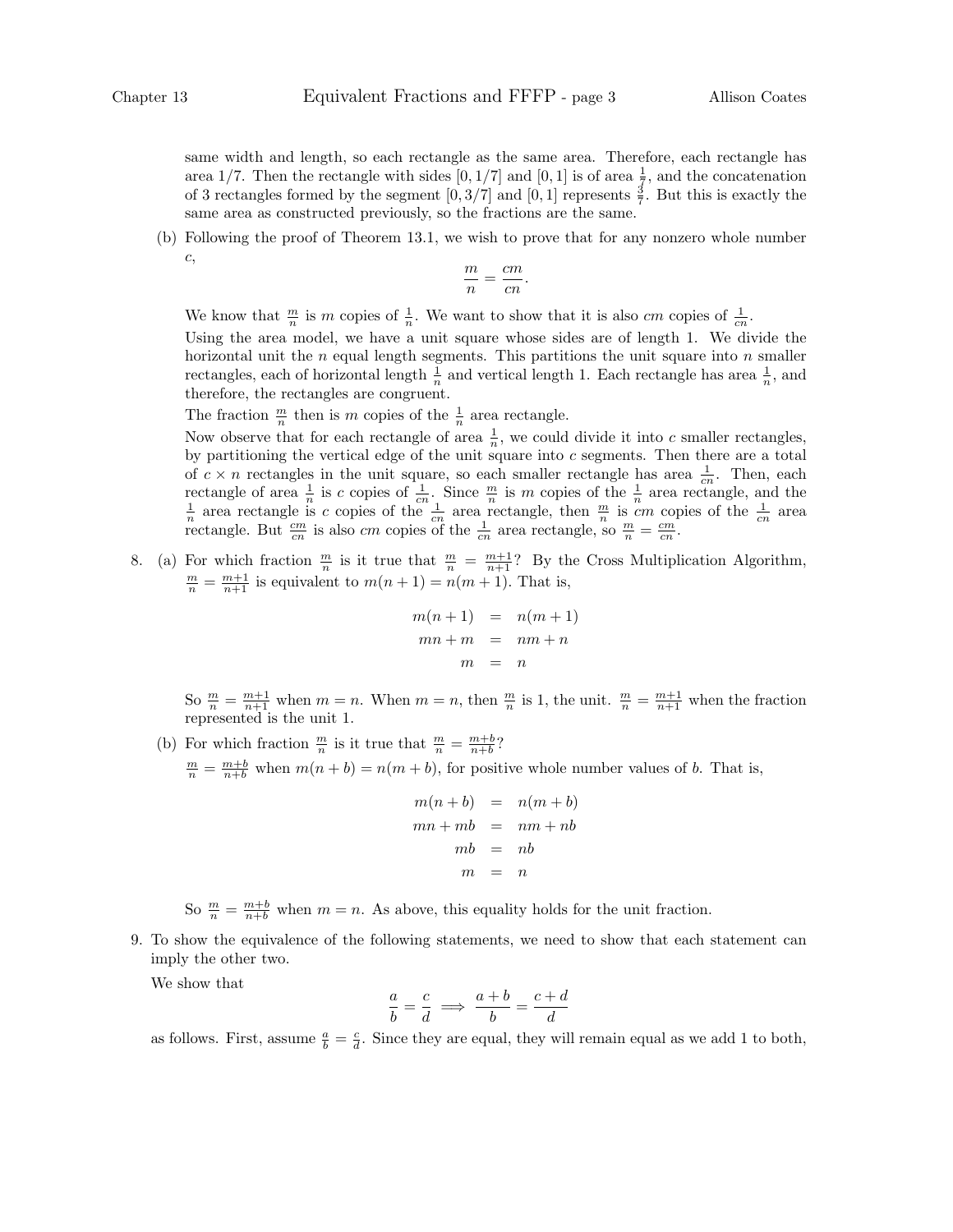and we express that 1 as  $\frac{b}{b}$ .

$$
\frac{a}{b} + 1 = \frac{c}{d} + 1
$$
\n
$$
\frac{a+b}{b} = \frac{c}{d} + \frac{b}{b}
$$
\n
$$
= \frac{cb}{bd} + \frac{db}{bd} \text{ by FFFF}
$$
\n
$$
= \frac{cb + db}{bd}
$$
\n
$$
= \frac{c+b}{d}
$$

 $\frac{d}{d} \Rightarrow \frac{a}{b}$ 

d

 $\frac{c}{d}+1$ 

 $\frac{+b}{b} = \frac{c+d}{d}$ 

 $\frac{a}{b}+1 = \frac{c}{d}$ 

a  $\frac{a}{b} = \frac{c}{d}$ d  $\frac{a}{b} = \frac{c}{d}$ d

 $a + b$ 

 $\frac{b}{b} = \frac{c + d}{d}$ 

 $a + b$ 

a

Now we show

So now we have shown the equivalence of statements (a) and (c). We must now show the equivalence of statements (a) and (b).

We show that

$$
\frac{a}{b} = \frac{c}{d} \implies \frac{a}{a+b} = \frac{c}{c+d}
$$

as follows. First, assume  $\frac{a}{b} = \frac{c}{d}$ . Then by the Cross Multiplication Algorithm,  $ad = bc$  or  $a = \frac{bc}{d}$ .

$$
a + b = \frac{bc}{d} + b
$$
  

$$
= \frac{bc}{d} + \frac{bd}{d}
$$
  

$$
= \frac{b}{d}(c + d)
$$

Then

$$
\frac{a}{a+b} = \frac{\frac{bc}{d}}{\frac{b}{d}(c+d)} = \frac{c}{c+d}.
$$

So, statement (a) implies statement (b). Now we must show statement (b) implies statement (a). We assume  $\frac{a}{a+b} = \frac{c}{c+d}$ . Then by CMA,

$$
a(c+d) = c(a+b)
$$
  
\n
$$
ac+ad = ca+cb
$$
  
\n
$$
ac+ad = ac+cb
$$
  
\n
$$
ad = cb
$$

But again, by CMA,  $ad = bc$  is equivalent to  $\frac{a}{b} = \frac{c}{d}$ . Therefore, statement (b) implies (a), and the equivalence is established.